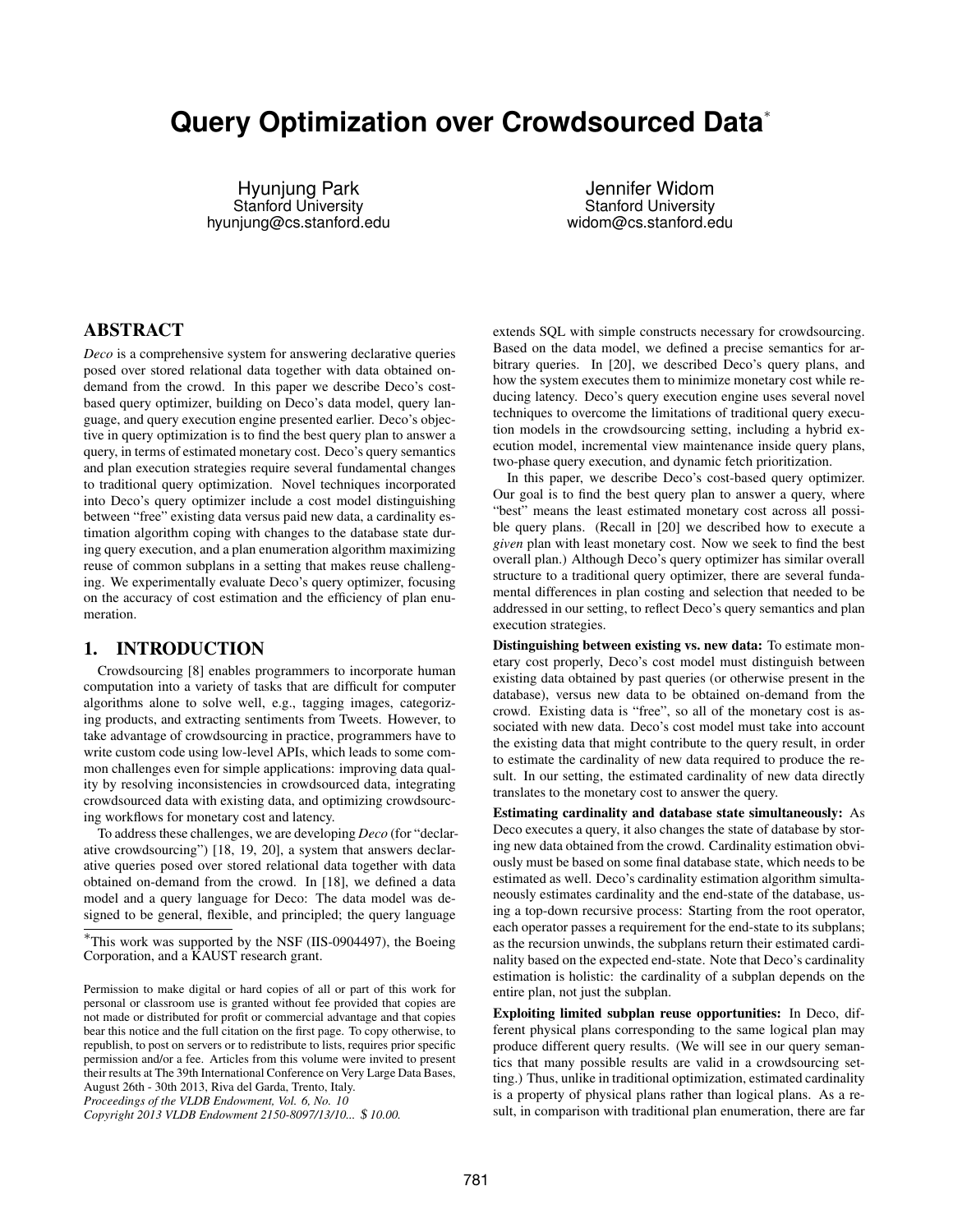fewer opportunities to avoid redundant computation across alternative plans or prune inferior subplans early. Combined with holistic cardinality estimation, Deco does need to explore a large number of plans, but we reuse common subplans to the extend possible.

Our experiments show that Deco's query optimizer succeeds in choosing inexpensive query plans for a wide variety of settings, within reasonable optimization time.

The rest of the paper proceeds as follows:

- *•* We review Deco's data model, query language, and query execution engine (Section [2\)](#page-1-0), summarizing material from [\[18,](#page-11-1) [20\]](#page-11-3).
- *•* We describe how Deco estimates the monetary cost of executing a given query plan (Section [3\)](#page-3-0).
- We describe the search space of alternative Deco query plans (Section [4\)](#page-6-0).
- *•* We present Deco's plan enumeration algorithm, which explores the search space and applies the cost estimation algorithm to choose the best plan (Section [5\)](#page-7-0).
- We experimentally evaluate Deco's query optimizer in terms of the accuracy of cost estimation and the efficiency of plan enumeration (Section [6\)](#page-8-0).

Related work is covered in Section [7,](#page-11-4) and we conclude with future directions in Section [8.](#page-11-5)

# <span id="page-1-0"></span>2. PRELIMINARIES

We begin by reviewing Deco's data model and query language, then we briefly describe Deco's query execution engine. For more details see [\[18,](#page-11-1) [20\]](#page-11-3), from which these summaries are drawn.

# <span id="page-1-1"></span>2.1 Data Model and Query Language

Conceptual Relation: *Conceptual relations* are the logical relations specified by the Deco schema designer and queried by endusers and applications. The schema designer also partitions the attributes in each conceptual relation into *anchor attributes* and *dependent attribute-groups*. Informally, anchor attributes typically identify "entities" while dependent attribute-groups specify properties of the entities.

As a running example, suppose our users want to query two conceptual relations with information about countries and cities:

```
Country(country, [language], [capital])
City(city, country, [population])
```
Each dependent attribute-group (single attributes in this case) is enclosed within square brackets.

Raw Schema: Deco is designed to use a conventional RDBMS as its back-end. The *raw schema*—the schemas for the data tables actually stored in the underlying RDBMS—is derived automatically from the conceptual schema, and is invisible to both the schema designer and end-users. For each relation *R* in the conceptual schema, there is one *anchor table* containing the anchor attributes, and one *dependent table* for each dependent attribute-group; dependent tables also contain anchor attributes.

For our example relation Country, we have the raw schema:

CountryA(country) CountryD1(country, language) CountryD2(country, capital)

Fetch Rules: *Fetch rules* allow the schema designer to specify how data can be obtained from humans. A fetch rule takes the form  $A_1 \Rightarrow A_2$ : *P*, where  $A_1$  and  $A_2$  are sets of attributes from one conceptual relation (with  $A_1 = \emptyset$  permitted), and *P* is a *fetch procedure* that implements access to human workers. When invoked, the fetch rule  $A_1 \Rightarrow A_2$  obtains new values for  $A_2$  given values

for  $A_1$ , and populates raw tables using those values for attributes  $A_1 \cup A_2$ . The schema designer also specifies a fixed monetary cost for each fetch rule, to be paid to human workers once they complete the fetch rule.

Here are some example fetch rules for our running example:

- [Country]  $\emptyset \Rightarrow$  country: Ask for a country name, inserting the obtained value into raw table CountryA.
- [Country] country  $\Rightarrow$  capital: Ask for a capital given a country name, inserting the resulting pair into table CountryD2.

For a full description of the allowable fetch rules in Deco, see [\[18\]](#page-11-1).

Resolution Rules: Suppose we've obtained values for our raw tables, but we have inconsistencies in the collected data. We use *resolution rules* to cleanse the raw tables—to get values for conceptual relations that are free of inconsistencies. For each conceptual relation, the schema designer can specify a resolution rule  $\emptyset \rightarrow A : f$ for the anchor attributes *A* treated as a group, and one resolution rule  $A \rightarrow D$ : *f* for each dependent attribute-group *D*. Resolution function *f* is a black-box that adheres to a simple API, taking as input a set of values for the right-hand side attributes (corresponding to a specific value for the left-hand side) and returning a "cleaned" set of values. If the empty set is returned, more input values are needed to produce an output. In addition, the schema designer should specify the minimum and average number of input values needed for *f* to produce an output value, which is used both for cost estimation and to optimize plan execution.

- In our example, we might have the following resolution rules:
- $[Country] \oslash \rightarrow country$ : *dupElim*
- [Country] country  $\rightarrow$  language (or capital) : *majority-of-3*

Resolution function *dupElim* produces distinct country values for Country. Resolution function *majority-of-3* produces the majority of three or more language (or capital) answers for a given country. We assume a "shortcutting" version that can produce an answer with only two values, if the values agree. Note any resolution functions are permitted, not just the types used here for illustration.

Data Model Semantics: The semantics of a Deco database is defined as a potentially infinite set of *valid instances* for the conceptual relations. A valid instance is logically defined by a *Fetch-Resolve-Join* sequence: (1) *Fetching* additional data for the raw tables using fetch rules; this step may be skipped. (2) *Resolving* inconsistencies using resolution rules for each of the raw tables. (3) *Outerjoining* the resolved raw tables to produce the conceptual relations.

Query Language and Semantics: A Deco query *Q* is simply a SQL query over the conceptual relations. Deco's query semantics dictate that the answer to *Q* must represent the result of evaluating *Q* over some valid instance of the database. Since by this semantics *Q* could always be answered correctly using the "current" valid instance (which may be empty), we add to our query language a "MinTuples *n*" constraint: The result of *Q* must be over some valid instance for which the answer has at least *n* tuples without NULL attributes. (As future work we will address other constraints such as "MaxCost *c*" and "MaxTime *t*" [\[20\]](#page-11-3).)

In this paper we consider Select-Project-Join queries.

# <span id="page-1-2"></span>2.2 Query Execution

Suppose the query optimizer has selected a plan for a query with "MinTuples *n*" constraint. The query execution engine is designed with the primary goal of producing at least *n* result tuples while minimizing monetary cost. A secondary goal is to reduce latency by exploiting parallelism when accessing the crowd. Achieving both goals during query execution translates to the following over-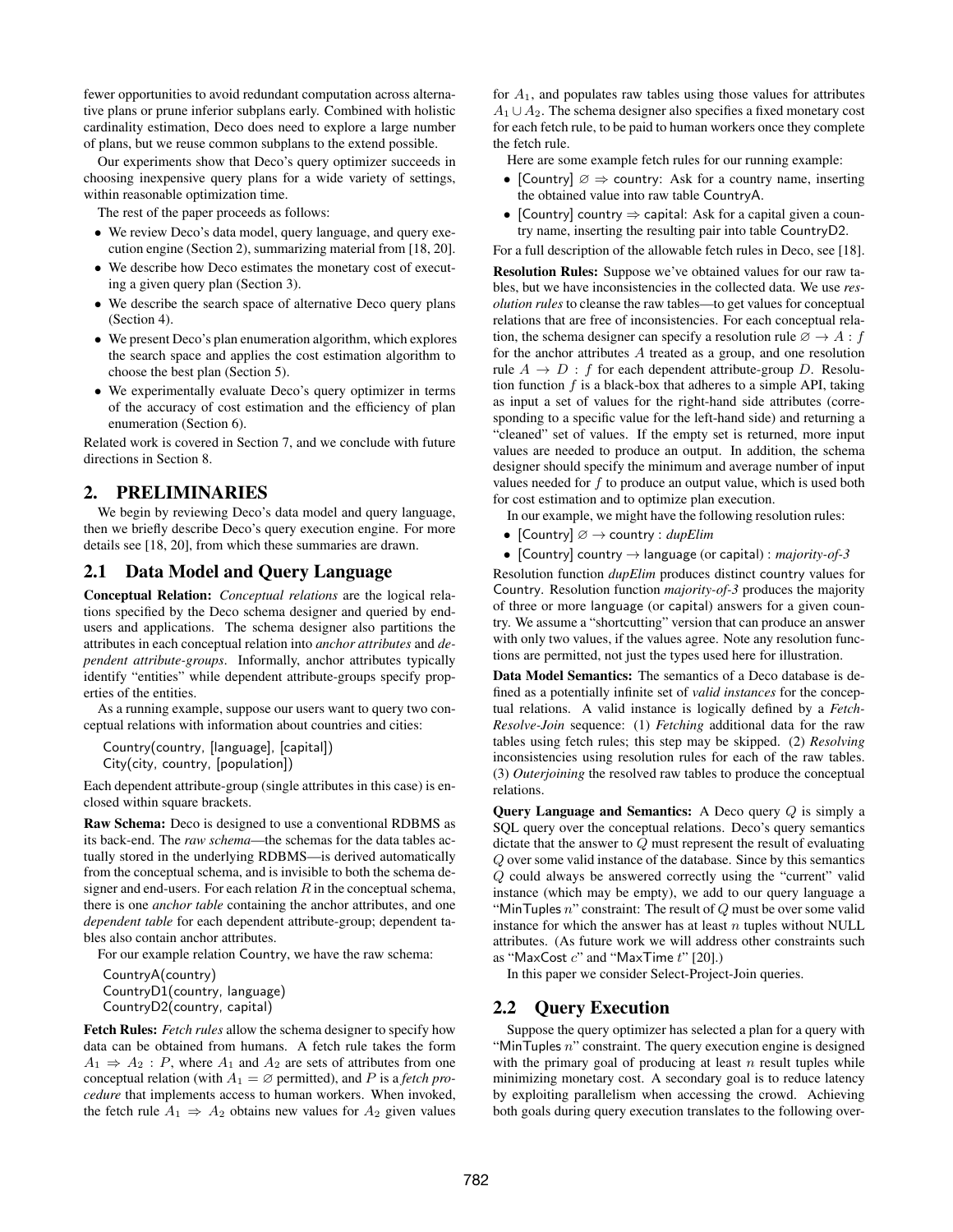<span id="page-2-0"></span>

all objective: Maximize parallelism while fetching data from the crowd (to reduce latency), but only when the parallelism will not waste work (to minimize monetary cost).

In our design of Deco, the query optimizer selects the plan with the least estimated monetary cost, without explicitly considering latency. Then the execution engine considers both cost and latency as outlined above. We could alternatively have used a multi-objective approach [\[4\]](#page-11-6) in the optimizer, where it estimates both monetary cost and latency, and offers a tradeoff between them. We did not use this approach in our initial optimizer since latency is difficult to estimate in a crowdsourcing setting [\[10,](#page-11-7) [15\]](#page-11-8), and empirically we found cost and latency to be correlated. For now, users can trade higher cost for lower latency by increasing the degree of parallelism when executing the chosen plan (as shown with experimental results in [\[20\]](#page-11-3)). As future work, we may consider multi-objective optimization and compare the results with our current approach.

To meet our objective while respecting Deco's semantics, we incorporated several novel techniques into Deco's query execution engine: a hybrid execution model, incremental view maintenance inside query plans, two-phase query execution, and dynamic fetch prioritization. These techniques are discussed in detail in [\[20\]](#page-11-3). Here we summarize only those aspects that are relevant to the query optimization problem.

- *•* Deco executes queries in two phases. In the *materialization* phase, the "current" result is materialized using the existing contents of the raw tables without invoking additional fetches. If this result does not meet the MinTuples constraint, the *accretion* phase invokes fetch rules to obtain more results. This second phase extends the result incrementally as fetch rules complete, and invokes more fetches as necessary until the Min-Tuples constraint is met.
- *•* In certain cases, minimizing monetary cost is especially difficult because existing data can make some fetches more profitable than others. Deco's query execution engine incorporates an algorithm that identifies specific "good" fetches. Individual query operators do not always have enough information to choose the good fetches, so our approach is to invoke more fetches than needed in parallel, but prioritize them so the better fetches are more likely to complete first (thus minimizing cost). When enough data has been obtained, outstanding fetches are canceled.

We will see in Section [3](#page-3-0) how Deco's cost estimation algorithm takes these aspects into account.

Example Query Plan: Figure [1a](#page-2-0) shows one possible query plan for the following query on the example database from Section [2.1:](#page-1-1)

SELECT country, capital FROM Country WHERE language='Spanish' MINTUPLES 8

Abbreviations in the plan should be self-explanatory. Deco-specific query operators used in this plan are as follows:

- The *Fetch* operator corresponds to a fetch rule  $A_1 \Rightarrow A_2 : P$ . It receives values for *A*<sup>1</sup> from its parent and invokes procedure *P*. It does not wait for answers, so many procedures may be invoked in parallel. When values for  $A_1 \cup A_2$  are returned by *P*, they are sent to one or more *Scan* operators that work with the *Fetch* operator. *Scan* operators insert the new tuples into raw tables and also pass them up to their parent.
- The *Resolve* operator corresponds to a resolution rule  $A_1 \rightarrow$ *A*<sup>2</sup> : *f*. It receives from its child tuples containing attribute values for  $A_1 \cup A_2$ . It applies function f based on groups of tuples with the same  $A_1$  value, and passes up resolved values for  $A_1 \cup A_2$ .
- *•* The *DLOJoin* (for Dependent Left Outerjoin [\[11\]](#page-11-9)) operator is similar to a relational indexed nested-loop join. It receives attribute values from its outer child, which it passes to its inner child to obtain additional attributes that constitute join result tuples. In our plans, *DLOJoin* always obtains anchor attributes from its outer child and dependent attributes from its inner.
- *•* The *MinTuples* operator determines when the answer is complete.

We describe the case where there are no existing tuples in any of the raw tables. First, the root operator sends eight *getNext* requests to its child operator (based on MinTuples). These requests propagate down the left (outer) side of the joins, and eventually invoke fetch rule  $\varnothing \Rightarrow$  country eight times, without waiting for answers. At this point, there are eight outstanding fetches in parallel.

As these outstanding fetches complete, the new country values are inserted into raw table CountryA and passed up the plan by the *Scan* operator. Through the *DLOJoin*, new countries trigger invocations of fetch rule country  $\Rightarrow$  language. For each country value, two instances of this fetch rule are invoked in parallel because the resolution function *majority-of-3* requires at least two language values as input. At this point, we may have many fetches going on in parallel: some to fetch more countries, and some to fetch languages for given countries.

Until the MinTuples constraint is met, the query plan invokes additional fetches as needed. For example, if the two instances of fetch rule country  $\Rightarrow$  language for a given country return two different language values, the plan invokes another instance of the same fetch rule to obtain the third language value. Likewise, as soon as a resolved language value for a certain country turns out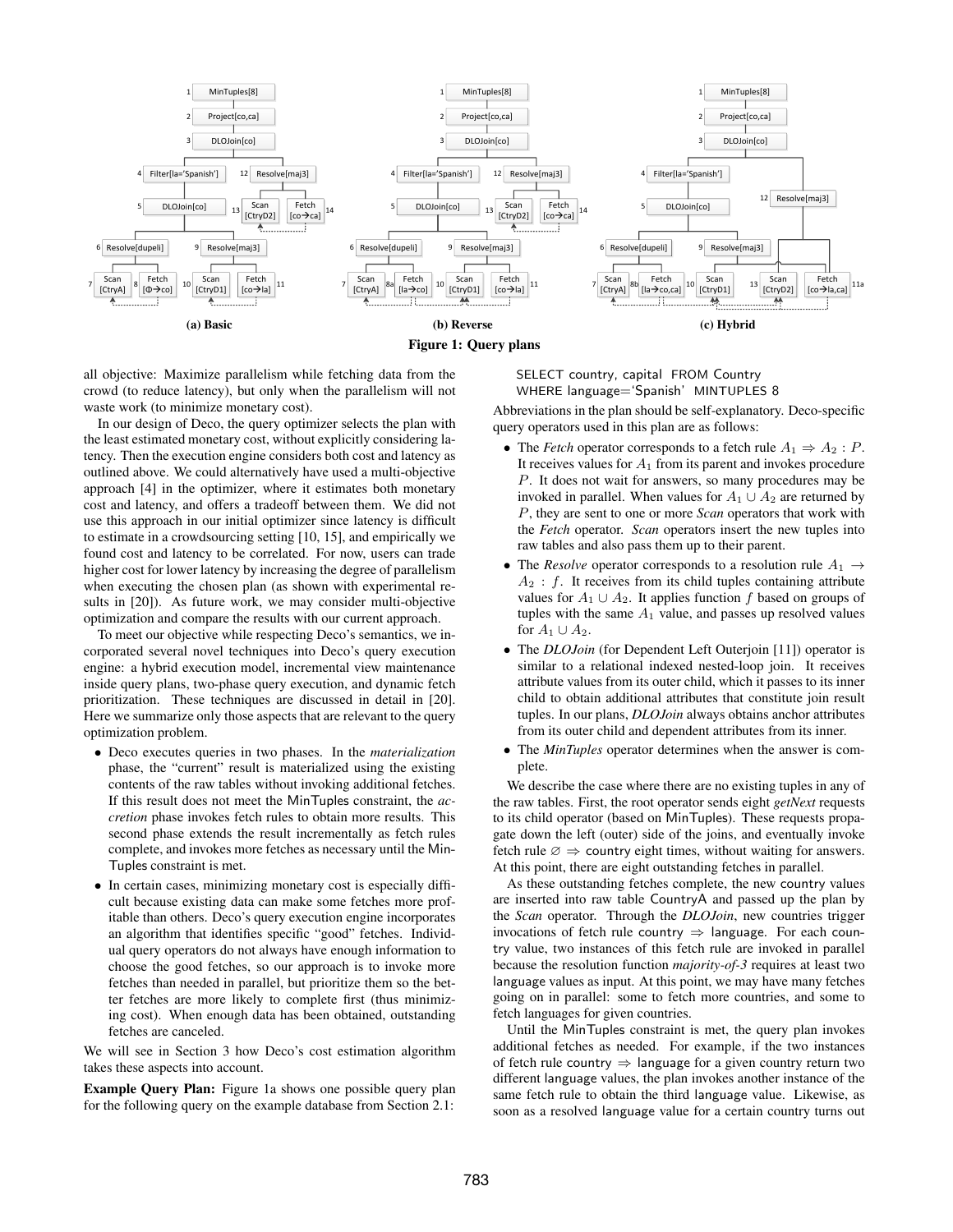to not be Spanish, the plan invokes a new instance of fetch rule  $\varnothing \Rightarrow$  country. For countries whose resolved language value is Spanish, the plan obtains capital values for the country, in parallel with other fetches similarly to how language values were obtained. Once the MinTuples constraint is met, the result tuples are returned to the client.

For further details of Deco's query execution engine, see [\[20\]](#page-11-3).

#### <span id="page-3-0"></span>3. COST ESTIMATION

We describe how Deco's query optimizer estimates the cost of executing a given query plan. As discussed in Section [1,](#page-0-0) our optimization metric is the total monetary cost incurred by fetches. Thus, Deco's cost estimation algorithm takes as input a query plan and statistics about data (both local data and crowdsourced data), and produces as output the estimated cost in dollars. In a sense our cost model estimates resource consumption in a similar fashion to traditional database systems, except the resource is money instead of CPU, I/O, and communication costs.

We assume there is a fixed monetary cost associated with each fetch rule, and this cost is specified by the schema designer through Deco's data definition language (DDL). For example, fetch rules country  $\Rightarrow$  language and country  $\Rightarrow$  capital may cost \$0.03 and \$0.05 per fetch, respectively. Although costs may differ across fetch rules, we assume the cost-per-fetch of one rule  $A_1 \Rightarrow A_2$ does not depend on the specific values for *A*<sup>1</sup> (even though, conceivably, the level of difficulty to answer such questions may vary based on the values for  $A_1$ ).

It turns out we can reduce the monetary cost estimation problem to the cardinality estimation problem. However, the notion of cardinality from traditional databases has to be adjusted, since Deco inserts new tuples into raw tables during query execution. In Deco, we estimate cardinality of a subplan or operator as the total number of output tuples expected in order to obtain a query result with a sufficient number of tuples. Since no Deco query operators except *Fetch* cost money, we have the following formula for estimated monetary cost:

<span id="page-3-1"></span>
$$
monetary cost = \sum_{\text{Fetch operator } F} F \cdot cost\text{-}per\text{-}fetch \times F \cdot card \quad (1)
$$

where *F.cost*-*per*-*fetch* and *F.card* denote the cost-per-fetch and estimated cardinality of *Fetch* operator *F*, respectively.

Because the schema designer specifies *F.cost*-*per*-*fetch*, estimating the monetary cost amounts to estimating *F.card*, the cardinality of each *Fetch* operator *F*. Of course to estimate the cardinality of each *Fetch* operator, we need to estimate cardinality for other parts of the plan as well. The next section gives a high-level description of our challenges in cardinality estimation. Sections [3.2](#page-4-0) and [3.3](#page-6-1) specify the cardinality estimation algorithm and provide cardinality and cost estimation examples.

#### 3.1 Challenges and Approach

Deco's query semantics gives us several new challenges in cardinality estimation.

Existing vs. New Data: Under the valid-instance semantics, Deco's query result must reflect all existing data in the raw tables. In addition, Deco obtains new data from the crowd until a sufficient number of result tuples are present. Since existing data is "free" and new data is not, Deco's cost model must distinguish between existing data and new data to estimate monetary cost properly. We will see in Section [3.2](#page-4-0) how *Resolve* and *Fetch* operators take into account the amount of relevant existing data to estimate the cardinality of required new data.

Statistical Information: To estimate cardinality we require some statistical information about both existing data and new data. For existing data, we use statistical information maintained by the backend RDBMS. Since we have the limited knowledge about resolution functions, we rely on the statistics of the resolved raw tables rather than the raw tables. For data obtained from the crowd, we primarily rely on information provided by the schema designer and/or end-user. We require a *selectivity factor* to be provided by the schema designer for each resolution function (further discussed below). For filters, we allow the end-user to provide a selectivity factor; if none is provided we resort to "magic numbers" [\[5\]](#page-11-10). As a simple alternative, the end-user can specify that new data is expected to follow the same statistics as existing data.

Selectivity Factors: The selectivity factor for a predicate has a slightly different meaning in our setting than in traditional databases. Essentially, a selectivity factor of  $\sigma$  for a predicate p over conceptual relation *R* says that a tuple of *R* (current or future) has a  $\sigma$ chance of satisfying *p*. For example, the selectivity of predicate language='Spanish' may be around 0.1 in the Country relation, because there are about 20 Spanish-speaking countries out of about 200 countries in the world. For resolution functions, the selectivity factor estimates how many output tuples are produced on average by each input tuple. For example, the selectivity factor of resolution function *majority-of-3* with shortcutting depends on how often shortcutting is expected to happen, ranging from 1/3 (when the first two values are never expected to agree) to 1/2 (when the first two values are always expected to agree).

Estimating Cardinality and Database State Simultaneously: As Deco executes a query, it also changes the state of database because it stores newly crowdsourced data. Thus, cardinality estimation obviously must be based on some estimated final database state, and our algorithm estimates cardinality and end-state simultaneously. Note that the end-state depends on the entire query plan: a subplan cannot estimate the end-state without considering the rest of plan. Therefore, Deco's cardinality estimation must be holistic.

Cardinality estimation is a top-down recursive process. Each operator calls its subplan(s) with a set of predicates, and the number of tuples it needs from its subplan that satisfy the predicates. The process begins with the "MinTuples *n*" operator calling its child with no predicates and *n* tuples needed. As the recursion unwinds, subplans return their estimated cardinality to their parent (with some complexities discussed below).

For example, in Figure [1a,](#page-2-0) when the recursion reaches *Fetch* operator 8, the operator receives predicate language='Spanish' and eight tuples needed. Since the selectivity of the predicate is 0.1, the *Fetch* operator returns an estimated cardinality of 80. In Figure [1b](#page-2-0) (note the only change from Figure [1a](#page-2-0) is operator 8a, which obtains countries with a certain language), *Fetch* operator 8a is also called with predicate language='Spanish' and eight tuples needed. However, since the fetch rule in this case is instantiated with lefthand side value "Spanish", the operator expects the predicate to be satisfied by all fetched data, and returns estimated cardinality of 8.

In some cases, Deco's cardinality estimation is similar to estimating "stopping cardinality" for traditional queries with Top (or Limit) clauses [\[2\]](#page-11-11): The system estimates how many tuples a particular subplan must produce in order to produce a sufficient number of result tuples satisfying the Top clause. However, Deco's validinstance semantics forces us to use all existing data in the raw tables regardless of the MinTuples clause, making cardinality estimation somewhat more complex.

Propagating Cardinality: During query execution, multiple raw tables and fetch rules may feed a single *Filter* operator. Thus, a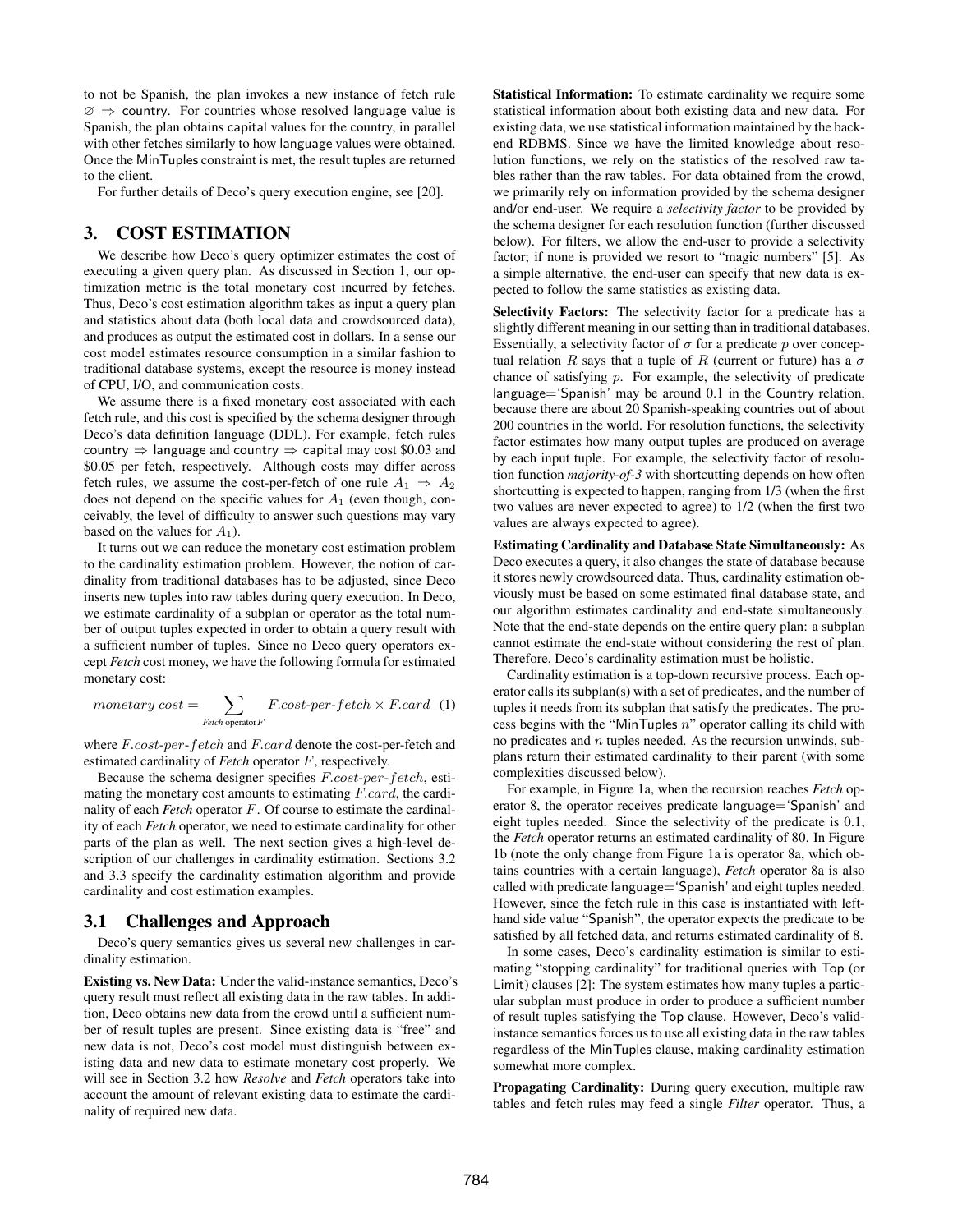*Filter* operator may process different classes of data: data from existing raw tables; data obtained by fetch rules with a predicate corresponding to the *Filter*; data obtained by fetch rules without a predicate corresponding to the *Filter*. As a result, during cardinality estimation, we cannot apply just one selectivity at a given *Filter* operator. Instead, as cardinality estimates are returned up a plan, they need to notate the breakdown of cardinality according to the set of predicates that were received from the parent in the top-down phase, so the right selectivity is applied.

For example, in Figure [1a,](#page-2-0) when *DLOJoin* operator 5 returns its estimated cardinality of 80, it indicates that only eight tuples are expected to satisfy predicate language='Spanish'. On the other hand, in Figure [1b,](#page-2-0) *DLOJoin* operator 5 returns an estimated cardinality of 8, with all eight tuples expected to satisfy the predicate. This breakdown provides *Filter* operator 4 enough information to distinguish among different classes of data.

## <span id="page-4-0"></span>3.2 Cardinality Estimation Algorithm

Now we describe a procedure EstimateCard that estimates cardinality for each operator *op* in a query plan. This procedure is specialized for each operator type and takes two parameters:

- *•* preds: an array of *k* predicates (with their selectivities)
- *•* target: a target number of output tuples (at operator *op*) satisfying the predicates in preds

Using these two parameters, operator *op* receives information necessary for estimating its cardinality (and the end-state of the database) from *op*'s parent operator. To estimate cardinality, operator *op* recursively calls the EstimateCard procedure on its children with appropriate parameters, and uses its own arguments. Before the EstimateCard procedure returns, operator *op* stores its output in the following three member variables:

- *• op*.card: estimated cardinality of operator *op*
- *• op*.cards: an array of <sup>2</sup>*<sup>k</sup>* elements representing the breakdown of *op*.card by evaluation results of the *k* predicates in preds
- *• op*.distincts: an array containing the number of distinct values for each output attribute

To define *op*.cards[*i*] ( $0 \le i < 2<sup>k</sup>$ ) precisely, let  $b_0, b_1, \ldots, b_{k-1}$ denote the binary representation of *i* (i.e.,  $i = \sum_{j=0}^{k-1} b_j 2^{k-j-1}$ and  $b_i \in \{0, 1\}$ ). The binary value  $b_i$  encodes whether predicate preds[*j*] is satisfied ( $b_j$ =1) or not. Thus, *op*.cards[*i*] is the estimated cardinality corresponding to the combination of predicate evaluation results encoded by the index *i*. The following equation holds by definition:  $op\text{.card} = \sum_{0 \le i \le 2^k - 1} op\text{.cards}[i]$ . Note that the default cards array is exponential in size, i.e.,  $2^k$ . If *k* is expected to be large, the implementation could assume independence and represent cards by the sum of arrays of size *k*, capturing different distributions of existing and new data while reducing the space and time complexity. We have not implemented this approach yet, but it is a simple modification to our system.

For *op*.distincts, no array element can be larger than *op*.card. Note we only need certain elements involved in join predicates, although our notation is defined for all attributes. These outputs are stored rather than simply returned to the caller for two reasons. First, we need card values of all *Fetch* operators to compute the total monetary cost. Second, a card value of a *Fetch* operator may be updated when the EstimateCard procedure is called again through another parent. (Technically, except for *Fetch* operators, these outputs could be returned to the caller.) To initiate cardinality estimation for a plan, we call root. EstimateCard $(0, \emptyset)$ .

Having defined the signature of the EstimateCard procedure, we now go through the actual implementation for each operator type.

#### *MinTuples*.EstimateCard(target, preds)

- 1 child.EstimateCard(this.minTuples,  $\varnothing$ )
- 2 this.card  $\leftarrow$  child.card<br>3 this.cards  $\leftarrow$  child.card
- 3 this.cards  $\leftarrow$  child.cards<br>4 this.distincts  $\leftarrow$  child.dis
- this.distincts  $\leftarrow$  child.distincts

Since the root of every Deco query plan is a *MinTuples* operator, *MinTuples*.EstimateCard is the entry point of our cardinality estimation algorithm as a whole. It calls EstimateCard recursively on its child, with parameter target set to the number of tuples in the MinTuples clause, and no predicates for parameter preds. (Note that output tuples of the child operator of the root are guaranteed to satisfy all predicates in the query.) When the recursive call returns, the cardinality estimation algorithm terminates, and each *F*.card stores estimated cardinality for *Fetch* operator *F*, from which we calculate the estimated monetary cost using Equation [\(1\)](#page-3-1).

*Project*.EstimateCard(target, preds)

- 1 child.EstimateCard(target, preds)
- 2 this.card  $\leftarrow$  child.card<br>3 this.cards  $\leftarrow$  child.card
- 3 this.cards  $\leftarrow$  child.cards<br>4 this.distincts  $\leftarrow \Pi$  child.
- this.distincts  $\leftarrow \Pi$  child.distincts

For the *Project* operator, the EstimateCard procedure simply continues the recursion because the cardinality does not change at all.

*Filter*.EstimateCard(target, preds)

- 1 child.EstimateCard(target, preds  $\cup$  {this.pred})<br>2 this.card  $\leftarrow$  0
- 2 this.card  $\leftarrow 0$ <br>3 this.cards  $\leftarrow \{$
- 3 this.cards  $\leftarrow \{0, ..., 0\}$ <br>4 for  $i = 0$  to  $2^{\text{len(preds)}} 1$  do
- 
- 5 this.card  $\leftarrow$  this.card + child.cards[2*i*+1]<br>6 this cards[*i*]  $\leftarrow$  child cards[2*i*+1]
- 6 this.cards[*i*]  $\leftarrow$  child.cards[2*i*+1]<br>7 end for
- end for
- 8 this.distincts  $\leftarrow$   $\min_{\text{elementwise}}($ child.distincts, *{*this.card*,...,* this.card*}*)

The *Filter* operator recursively calls EstimateCard on its child operator with its own predicate as well as the *k* predicates received from its parent operator. When the recursive call returns, child.cards contains  $2^{k+1}$  elements. Then, the *Filter* computes its estimated cardinality by summing up the  $2<sup>k</sup>$  elements whose indexes indicate that its own predicate is satisfied.

```
DLOJoin.EstimateCard(target, preds)
  1 outer.EstimateCard(target, preds)
  2 d \leftarrow outer.distincts[this.pred.left]<br>3 if outer cards[2<sup>len(preds)</sup> -11 > targe
  3 if outer.cards[2^{\text{len(preds)}}-1] > target then
  4 inner.EstimateCard(
             \alpha \times target \times d / outer.card + (1 - \alpha) \times d, \varnothing)
 5 else
  6 inner.EstimateCard(d, \varnothing)7 end if
  8 this.card \leftarrow outer.card<br>9 this.cards \leftarrow outer.card
```
- 9 this.cards  $\leftarrow$  outer.cards<br>10 this.distincts  $\leftarrow$  outer.dis
- this.distincts  $\leftarrow$  outer.distincts  $\cup$  inner.distincts

For the *DLOJoin* operator, we first call EstimateCard on the outer child operator. We intentionally pass all predicates in preds to the outer, even though some dependent attributes are obtained from the inner. (We will see shortly how *Resolve* and *Fetch* operators use these predicates to estimate the number of required anchor values.) Note that we do not pass the left outerjoin predicate, which is always satisfied by definition.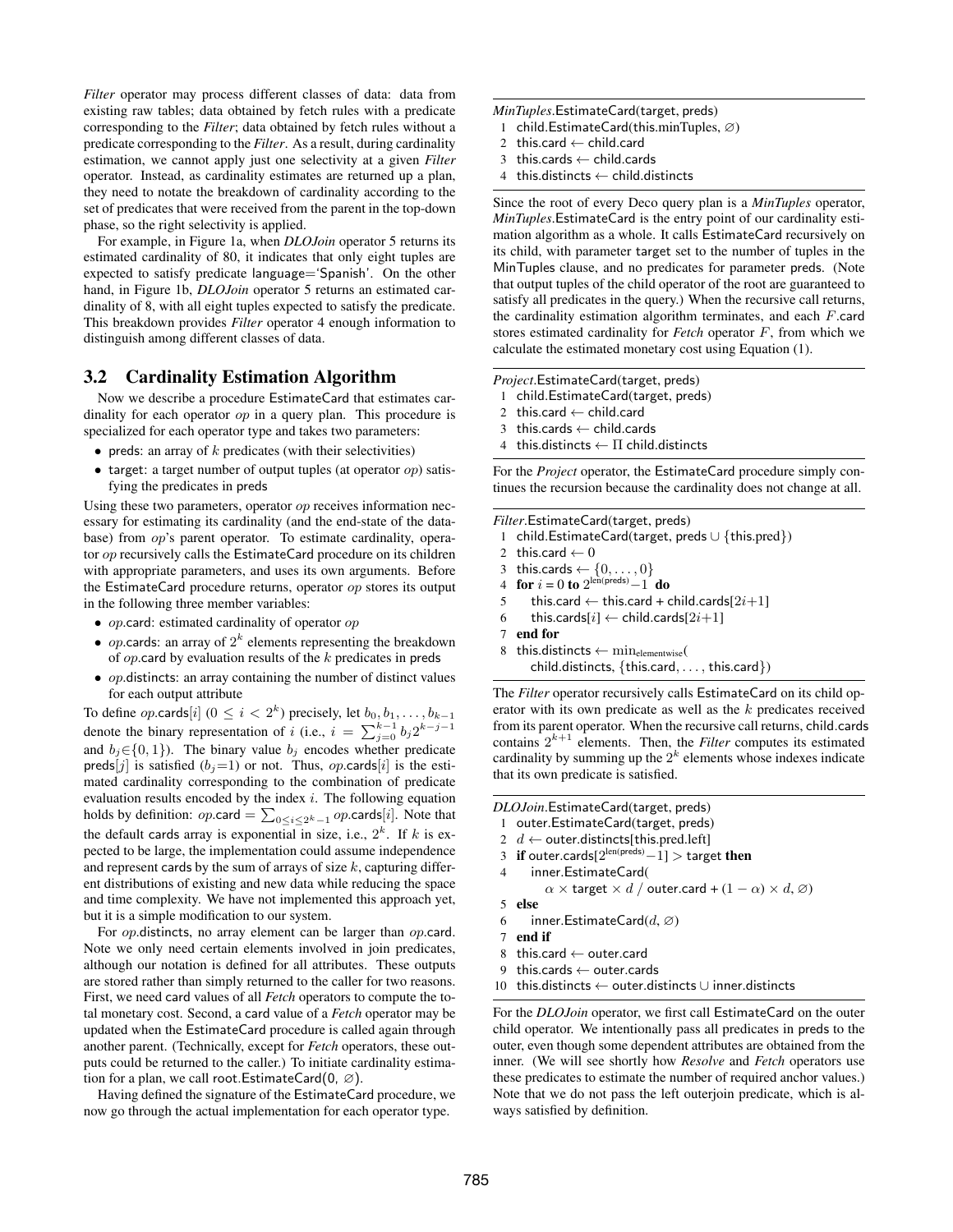Once the recursive call on the outer returns, we call Estimate-Card on the inner child to eventually estimate the number of new dependent values required to produce a query result. Without considering dynamic fetch prioritization [\[20\]](#page-11-3), parameter target would be simply  $d =$  outer.distincts[this.pred.left]. However, when there are more anchor values than needed due to existing data, fetch prioritization takes effect as described in Section [2.2:](#page-1-2) Deco prioritizes those fetches filling in dependent attributes so that a sufficient number of result tuples are produced as soon as possible. As a result, some anchor values are not expected ever to be joined.

Since it is very difficult to predict the exact outcome of fetch prioritization due to its heuristic approach, we discount parameter target using a configurable weight  $0 \le \alpha \le 1$ . With  $\alpha = 0$ , we overestimate the number of new dependent values, because joining all *d* anchor values may eventually produce far more result tuples than needed. On the other hand, with  $\alpha = 1$ , we assume optimal fetch prioritization as well as no unfavorable correlations in the existing data, so we underestimate the number of dependent values. In Section [6.1,](#page-8-1) we empirically determine a good range for  $\alpha$ .

*Resolve*.EstimateCard(target, preds)

- 1 compute this.card, this.cards and this.distincts based on the existing data in the resolved raw tables (using the back-end RDBMS)
- 2  $t \leftarrow \text{this.cards}[2^{\text{len(preds)}} 1]$
- 3 fetch.EstimateCard(
- $max(0, \text{target} t)$ , preds  $\cup$  {this.resolution function}) 4 card  $\leftarrow$  0
- 5 **for**  $i = 0$  to  $2^{\text{len(preds)}} 1$  do
- 6 card  $\leftarrow$  card + fetch.cards[2*i*+1]<br>7 this.card  $\leftarrow$  this.card + fetch.card
- 7 this.card  $\leftarrow$  this.card + fetch.cards[2*i*+1]<br>8 this.cards[*i*]  $\leftarrow$  this.cards[*i*] + fetch.cards
- 8 this.cards[ $i$ ]  $\leftarrow$  this.cards[ $i$ ] + fetch.cards[ $2i+1$ ]<br>9 end for
- end for
- 10 this.distincts  $\leftarrow$  this.distincts +  $\{card, \ldots, card\}$

The *Resolve* operator first computes card, cards and distincts based on the existing data in the resolved raw tables, without considering parameter target. Our current approach is to exploit the available statistics provided by the back-end RDBMS. Once card, cards and distincts are computed based on the existing data, the *Resolve* operator calls EstimateCard procedure on its child *Fetch* operator to estimate the cardinality of required new data. Since existing data contributes to  $t = \text{cards}[2^{\text{len(preds)}} - 1]$  output tuples satisfying all predicates in preds, parameter target is set to  $max(0, target-t)$ . Also, the *Resolve* operator passes the selectivity of its resolution function as part of parameter preds.

```
Fetch.EstimateCard(target, preds)
 1 card \leftarrow target
 2 for each pred \in preds do<br>3 if pred left \notin this lhs at
  3 if pred.left \notin this.lhs attrs then<br>4 card \leftarrow card / pred.selectivity
  4 card \leftarrow card / pred.selectivity<br>5 end if
          end if
  6 end for
  7 if this.card < card then
 8 this.card \leftarrow card<br>9 this.cards \leftarrow {car
9 this.cards \leftarrow {card,..., card}<br>10 for i = 0 to 2^{\text{len(preds)}} - 1 do
 10 for i = 0 to 2^{\text{len(preds)}} - 1 do
11 for j = 0 to len(preds)-1 do<br>12 if preds[j], left \in this.lhs.a
12 if preds[j].left \in this.lhs attrs then<br>13 selectivity \leftarrow 1.0
13 selectivity \leftarrow 1.0<br>14 else
                   else
15 selectivity \leftarrow preds[j]. selectivity
```

```
16 end if
17 if i & 2^{\text{len(preds)}-1-j} == 0 then
18 this.cards[i] \leftarrow this.cards[i] \times (1-selectivity)<br>19
            else
20 this.cards[i] \leftarrow this.cards[i] \times selectivity<br>21 end if
            end if
22 end for
23 end for
24 end if
```
As a base case of our recursive process, the *Fetch* operator estimates its cardinality based on its associated fetch rule and the parameters target and preds. We assume that new data obtained by the *Fetch* operator always satisfies those predicates in preds that are used to instantiate the left-hand side of the fetch rule. (For example, in Figure [1b,](#page-2-0) new countries obtained by *Fetch* operator 8a satisfy predicate language='Spanish'.) Moreover, we assume the other predicates in preds are independent: the probability of a new tuple satisfying a predicate *p* is the selectivity of *p*.

Unlike all other operator types, a *Fetch* operator may have more than one parent operator, when the right-hand side of its fetch rule contains dependent attributes spanning multiple raw tables and no anchor attributes. (*Fetch* operator 11a in Figure [1c](#page-2-0) is one such example.) In this case, the EstimateCard procedure is called on the *Fetch* operator as many times as the number of its parent *Resolve* operators. Since the distribution of new data remains the same, the *Fetch* operator simply retains the maximum estimated cardinality across all calls.

*DepJoin*.EstimateCard(target, preds)

- 1 outer.EstimateCard(target, preds  $\cup$  {this.pred})<br>2 inner.EstimateCard(outer.distincts[this.pred.left
- inner.EstimateCard(outer.distincts[this.pred.left],  $\varnothing$ )
- 3 this.card  $\leftarrow 0$
- 4 this.cards  $\leftarrow \{0, \ldots, 0\}$
- 5 **for**  $i = 0$  to  $2^{\text{len(preds)}} 1$  **do**
- 6 this.card  $\leftarrow$  this.card + outer.cards[2*i*+1]<br>7 this cards[*i*]  $\leftarrow$  outer cards[2*i*+1]
- this.cards[ $i$ ]  $\leftarrow$  outer.cards[ $2i+1$ ]
- 8 end for
- 9 this.distincts  $\leftarrow$  minelementwise( outer.distincts [ inner.distincts, *{*this.card*,...,* this.card*}*)

The *DepJoin* operator [\[20\]](#page-11-3) is another Deco-specific query operator that supports joining conceptual relations with predicates explicitly specified in Where clauses. (Note the example plans in Figure [1](#page-2-0) do not have *DepJoin* operators.) As a variant of traditional dependent join, *DepJoin* sends join values extracted from outer tuples to its inner child to receive matching inner tuples. However, unlike in *DLOJoin*, the inner tuples returned do not necessarily match outer tuples and constitute join result tuples, because we cannot guarantee the results of fetch rules and resolution functions that may feed join predicates.

Roughly, our implementation of EstimateCard for *DepJoin* combines EstimateCard of *DLOJoin* and *Filter*. One simplifying assumption we make is that new outer tuples produced by the crowd do not match existing inner tuples. This assumption will hold if queries typically join the same combinations of conceptual relations, since past queries will tend to have materialized either both or neither of a joining pair of tuples. Of course this assumption may not always hold. For example, if the inner relation is queried more frequently than the outer, the assumption can be violated to a large degree, resulting in large error. Note in the case where we have a bound on the number of distinct values for a join attribute, we could potentially remove this assumption.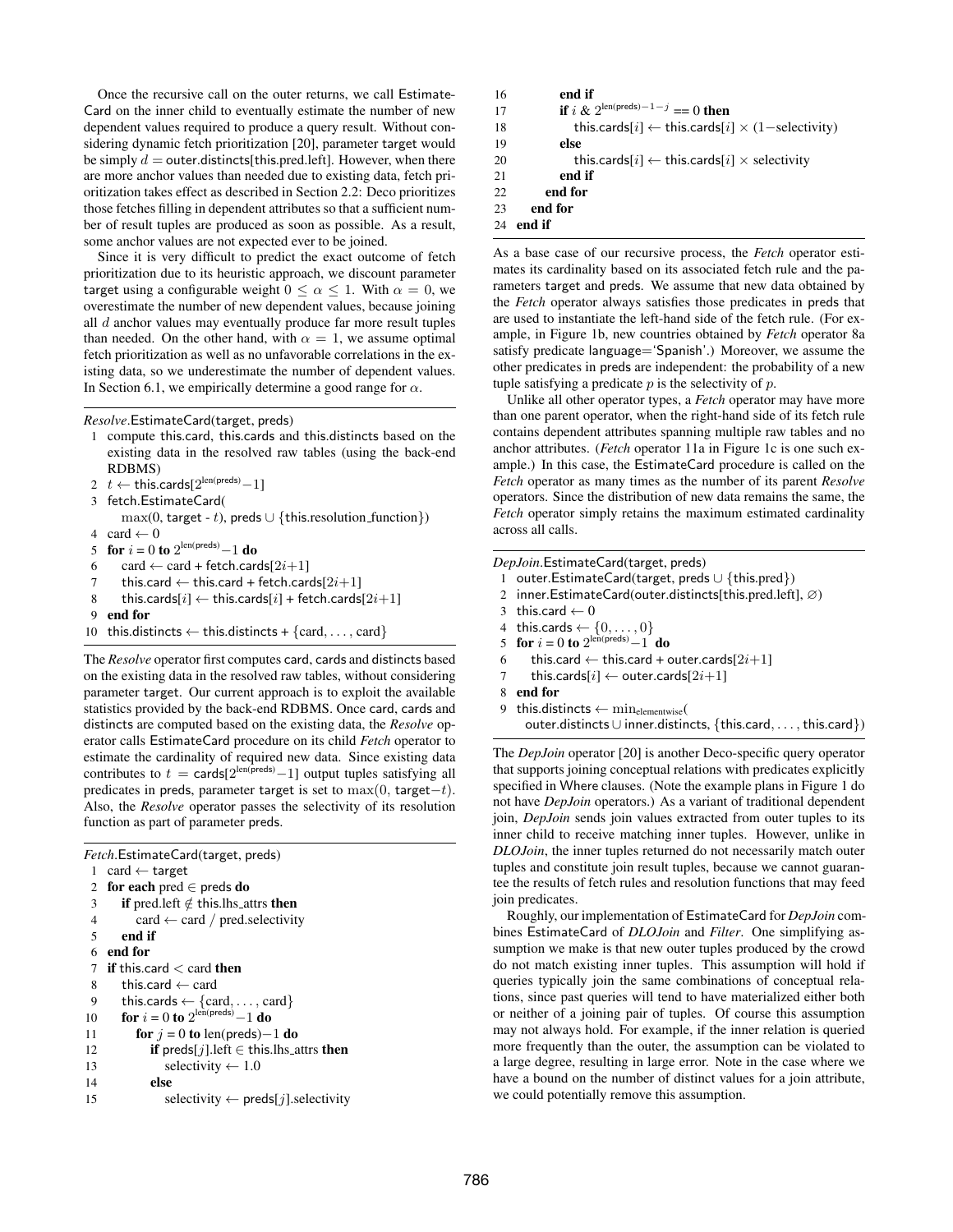<span id="page-6-2"></span>

(a) Basic plan



(b) Reverse plan

#### Figure 2: Trace of EstimateCard

#### <span id="page-6-1"></span>3.3 Cost Estimation Examples

Let us walk through two simple example runs of our cost estimation algorithm. Suppose we execute the example query in Section [2.2,](#page-1-2) starting with the following resolved raw tables:



We assume the selectivity factor of predicate language='Spanish' is 0.1. Also, we assume the selectivity factors of resolution functions *dupElim* and *majority-of-3* are 1.0 and 0.4, respectively. Finally we assume each fetch costs \$0.05, for all fetch rules.

Basic Plan: Figure [2\(](#page-6-2)a) shows a trace of our cardinality estimation algorithm for the query plan in Figure [1a.](#page-2-0) Starting with calling EstimateCard $(0, \emptyset)$  on the *MinTuples* operator 1, we recursively call EstimateCard until we reach *Resolve* operator 6. At this point, target is eight, and preds has predicate language='Spanish'. Considering existing data in resolved CountryA and CountryD1, there are two tuples satisfying the predicate (Peru and Spain), one tuple not satisfying the predicate (Korea), and one tuple unknown (Chile). Since the unknown tuple has 10% chance of satisfying the predicate, we have card =  $4$  and cards =  $\{1.9, 2.1\}$ . To produce eight tuples satisfying the predicate, we need  $8 - 2.1$ 5*.*9 more tuples, so *Resolve* operator 6 calls EstimateCard(5.9, *{*language='Spanish', *dupElim}*) on *Fetch* operator 8. Since the fetch rule of operator 8 is  $\varnothing \Rightarrow$  country, we have card = 59 and cards =  $\{0, 53.1, 0, 5.9\}$  at *Fetch* operator 8.

As recursion unwinds, *Resolve* operator 6 and *DLOJoin* operator 5 have estimated cardinality of 63. Since resolved CountryD1 has three existing tuples, *Resolve* operator 9 needs to produce  $63 - 3 =$ 60 more tuples, and *Fetch* operator 11 has estimated cardinality of 60*/*0*.*4 = 150. Similarly, *Filter* operator 4 has estimated cardinality of eight, and *Resolve* operator 12 needs to produce  $8 - 1 = 7$ more tuples. (Note only the Spain tuple in resolved CountryD2 is "relevant" at this point.) Thus, *Fetch* operator 14 has estimated cardinality of  $7/0.4 = 17.5$ . The final estimated monetary cost is  $$0.05 \times (59 + 150 + 17.5) = $11.325.$ 

Reverse Plan: Figure [2\(](#page-6-2)b) shows a trace of our cardinality estimation algorithm for the same query but using the plan in Figure [1b.](#page-2-0)

Notice that the trace is exactly same until we reach *Fetch* operator 8a with target of 5.9 and preds being *{*language='Spanish', *dupElim*}. Since the fetch rule of operator 8a is language  $\Rightarrow$  country, we assume all new tuples satisfy predicate language='Spanish'. Thus, we have card = 5.9 and cards =  $\{0, 0, 0, 5.9\}$  at *Fetch* operator 8a. As recursion unwinds, *Resolve* operator 6 and *DLOJoin* operator 5 have estimated cardinality of 9.9. Thus *Resolve* operator 9 needs to produce  $9.9 - 3 = 6.9$  more tuples, and *Fetch* operator 11 has estimated cardinality of 6*.*9*/*0*.*4 = 17*.*25. The rest of the trace is the same as above, and the estimated monetary cost is  $$0.05 \times (5.9 + 17.25 + 17.5) = $2.0325.$ 

Our cost estimation indicates that the basic plan is expected to be about six times as expensive as the reverse plan for this setting.

#### <span id="page-6-0"></span>4. SEARCH SPACE

We describe the search space of alternative plans that Deco's query optimizer considers. Even for Select-Project-Join (SPJ) queries, Deco's Fetch-Resolve-Join semantics enables interesting plan alternatives. Specifically, our plan alternatives are defined by selecting a join tree and a set of fetch rules.

- (1) Join tree: A join tree is a binary expression tree whose operators (internal nodes) are either cross-products or left outerjoins, and whose operands (leaf nodes) are resolved raw tables. In Section [4.1](#page-6-3) we discuss the space of join trees we consider.
- (2) Fetch rules: For each raw table, a Deco query plan requires one fetch rule assigned to obtain additional tuples for the raw table. Section [4.2](#page-7-1) discusses the space of possible fetch rules.

In our setting, we construct a logical query plan based on a selected join tree, and expand the logical plan into a set of physical plans by selecting fetch rules. As it happens, all three plans in Figures [1a–](#page-2-0) [1c](#page-2-0) correspond to the same join tree; however, different fetch rules were chosen. We will see different join trees in Section [4.1.](#page-6-3)

In this section we first describe the join trees, then we describe the selection of fetch rules given a join tree. Section [5](#page-7-0) addresses how to explore the search space described in this section, and find the best plan using the cost estimation algorithm described in Section [3.](#page-3-0)

#### <span id="page-6-3"></span>4.1 Join Tree

Given a SPJ query *Q* over conceptual relations, our first goal is to find all join trees over raw tables that evaluate the cross product of all conceptual relations in the From clause of the query *Q*. Based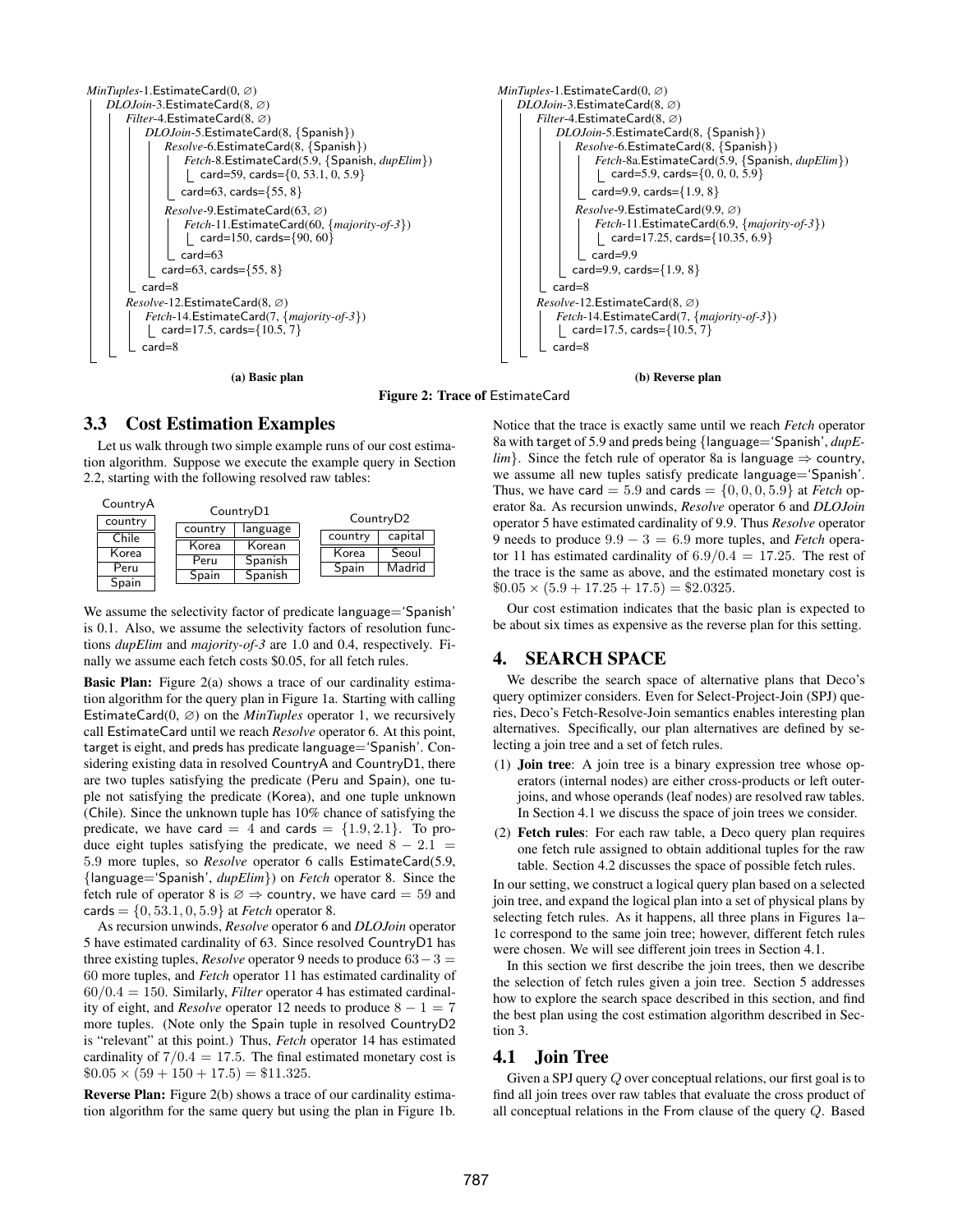on a join tree, we construct a complete logical plan by placing the query's join and local predicates. Because we aim to minimize monetary cost, the only sensible logical plan based on a join tree is the one that evaluates all predicates as early as possible. Thus, once we have all join trees for *Q*, it is straightforward to construct all equivalent logical plans for *Q* in our search space.

Let us first consider a Deco query containing only one conceptual relation *R* in its From clause. Here we are interested in finding all join trees equivalent to the following left-deep tree:

$$
R = ((A \boxtimes D_1) \boxtimes D_2) \boxtimes \cdots \boxtimes D_k
$$

where *A* and  $D_1, \ldots, D_k$  denote the resolved anchor table and dependent tables for *R*, respectively. Although left outerjoins do not commute in general, we can reorder them using the following equation when neither outerjoin predicates are between *Y* and *Z* [\[22\]](#page-11-12):

<span id="page-7-2"></span>
$$
(X \boxtimes Y) \boxtimes Z = (X \boxtimes Z) \boxtimes Y \tag{2}
$$

By repeatedly applying Equation [\(2\)](#page-7-2) to the left-deep join tree above, we obtain all *k*! left-deep join trees with *A* as the first (left-most) operand and  $D_1, \ldots, D_k$  in any order after that.

Now consider the general case where a query *Q* contains *n* conceptual relations  $R_1, \ldots, R_n$  in its From clause. The goal is to find all join trees equivalent to the following default tree:

$$
R_1 \times \cdots \times R_n = (((A_1 \boxtimes D_{11}) \boxtimes D_{12}) \boxtimes \cdots \boxtimes D_{1k_1}) \times \cdots
$$
  
 
$$
\times (((A_n \boxtimes D_{n1}) \boxtimes D_{n2}) \boxtimes \cdots \boxtimes D_{nk_n})
$$
 (3)

where  $A_i$  and  $D_{i1}, \ldots, D_{ik_i}$  ( $k_i \geq 0$ ) denote the resolved anchor table and dependent tables for  $R_i$ , respectively. In addition to Equation [\(2\)](#page-7-2), the following equation holds when the outerjoin predicate is between *Y* and *Z* [\[22\]](#page-11-12):

<span id="page-7-3"></span>
$$
X \times (Y \boxtimes Z) = (X \times Y) \boxtimes Z \tag{4}
$$

This equation allows us to "interleave" resolved raw tables from different conceptual relations in a join tree, opening up more opportunities to push down predicates (thus reducing monetary cost).

Finally we can use the commutativity and associativity of crossproducts:

<span id="page-7-4"></span>
$$
X \times Y = Y \times X, \quad X \times (Y \times Z) = (X \times Y) \times Z \quad (5)
$$

Now we are interested in every join tree derived by repeatedly applying Equations [\(2\)](#page-7-2), [\(4\)](#page-7-3), or [\(5\)](#page-7-4) to the default join tree. We obtain a space of join trees satisfying the following properties:

*•* All raw tables appear in the leaf nodes exactly once.

- Each outerjoin node has some dependent table  $D_{ij}$  as its right child and the corresponding anchor table  $A_i$  in its left subtree.
- Each dependent table  $D_{ij}$  is the right child of some outerjoin node.

We prove in our extended technical report [\[21\]](#page-11-13) that the space of join trees we obtain satisfies the properties above, and furthermore any join tree satisfying these properties is equivalent the default tree. Thus, these properties exactly characterize our valid join trees.

So far we defined the entire space of join trees that are equivalent to the default tree. To reduce the search space somewhat, we heuristically prune some join trees when a query contains three or more conceptual relations in its From clause. Specifically, we prohibit a cross-product node from having another cross-product in its right subtree. This restriction is analogous to considering left-deep join trees only in traditional optimizers, and makes sense in our setting of dependent joins.

#### <span id="page-7-1"></span>4.2 Fetch Rule Selection

Given a logical plan corresponding to a selected join tree, the next step is to create a set of physical plans. Currently there is a one-to-one mapping between logical and physical operators for all components of any plan, except the leaves. Thus, translating a logical plan into a physical plan amounts to selecting a fetch rule to use for each raw table.

To select fetch rules for a particular logical plan, we first compute a set of candidate fetch rules for each raw table, described shortly. Selection of one fetch rule each from all candidate sets yields a physical plan. Depending on the logical plan and set of available fetch rules, some raw tables may have an empty set of candidate fetch rules; in this case there are no physical plans corresponding to the logical plan, so we discard the logical plan. (If every logical plan is discarded, the database does not include enough fetch rules to execute the query.)

Let us consider a *Fetch* operator *F* that is a child of *Resolve* operator *R*, whose *Scan* child is associated with raw table *T*. (See examples in the query plans in Figures [1a–1c.](#page-2-0)) Now consider the set of candidate fetch rules for *Fetch* operator *F*. In Deco's query execution engine, *Resolve* operator *R* requests tuples from *Fetch* operator *F* to feed its resolution function. To make this mechanism work, the fetch rule  $A_1 \Rightarrow A_2$  deployed in *Fetch* operator *F* must satisfy the following conditions:

- Condition 1: Each attribute in  $A_1$  is instantiated by either a value from an outer tuple passed to *Fetch* operator *F* by a dependent join operator, or a constant value in a local Where clause predicate.
- Condition 2: The attributes in  $A_1 \cup A_2$  cover all attributes in raw table  $T$ , and some attributes in  $A_2$  are attributes of  $T$ .

The first condition allows *Fetch* operator *F* to invoke the fetch rule by instantiating all attributes in *A*1. The second condition allows new tuples obtained using the fetch rule to be inserted into *T* and passed up to *Resolve* operator *R*.

Note the first condition is specific to the logical plan, while the second one is not. Thus one possible algorithm to compute a candidate set would first find the available fetch rules satisfying the second condition, then discard those violating the first condition.

As an example, our original Figures [1a–1c](#page-2-0) show three different physical plans expanded from the same logical plan. It can be easily verified (and is intuitive) that the two conditions are satisfied for the selected fetch rules. The search space for the example query includes many more physical plans deploying different combinations of fetch rules.

# <span id="page-7-0"></span>5. ENUMERATION ALGORITHM

We now consider how to efficiently enumerate query plans in the search space and apply the cost estimation algorithm to find the predicted best query plan. As briefly discussed in Section [1,](#page-0-0) Deco's specific setting invalidates some key assumptions behind enumeration in traditional query optimizers:

- *•* In Deco, different physical plans corresponding to the same logical plan may produce different query results: the fetch rules selected in a physical plan determine the valid instance over which the query result is evaluated. Thus, estimated cardinality is a property of physical plans rather than logical plans, violating a typical assumption exploited by extensible query optimizers such as Volcano [\[13\]](#page-11-14) and Cascades [\[12\]](#page-11-15).
- *•* Deco's cardinality estimation is holistic: the cardinality and cost of a subplan depend in part on the rest of the plan. Thus, a bottom-up enumeration strategy as in the System R optimizer [\[23\]](#page-11-16) is not applicable to Deco.

Given these constraints, our goal is to devise a plan enumeration algorithm for Deco that generates complete physical plans in the search space while maximizing reuse of common subplans. This strategy is expected to make Deco's query optimizer slower than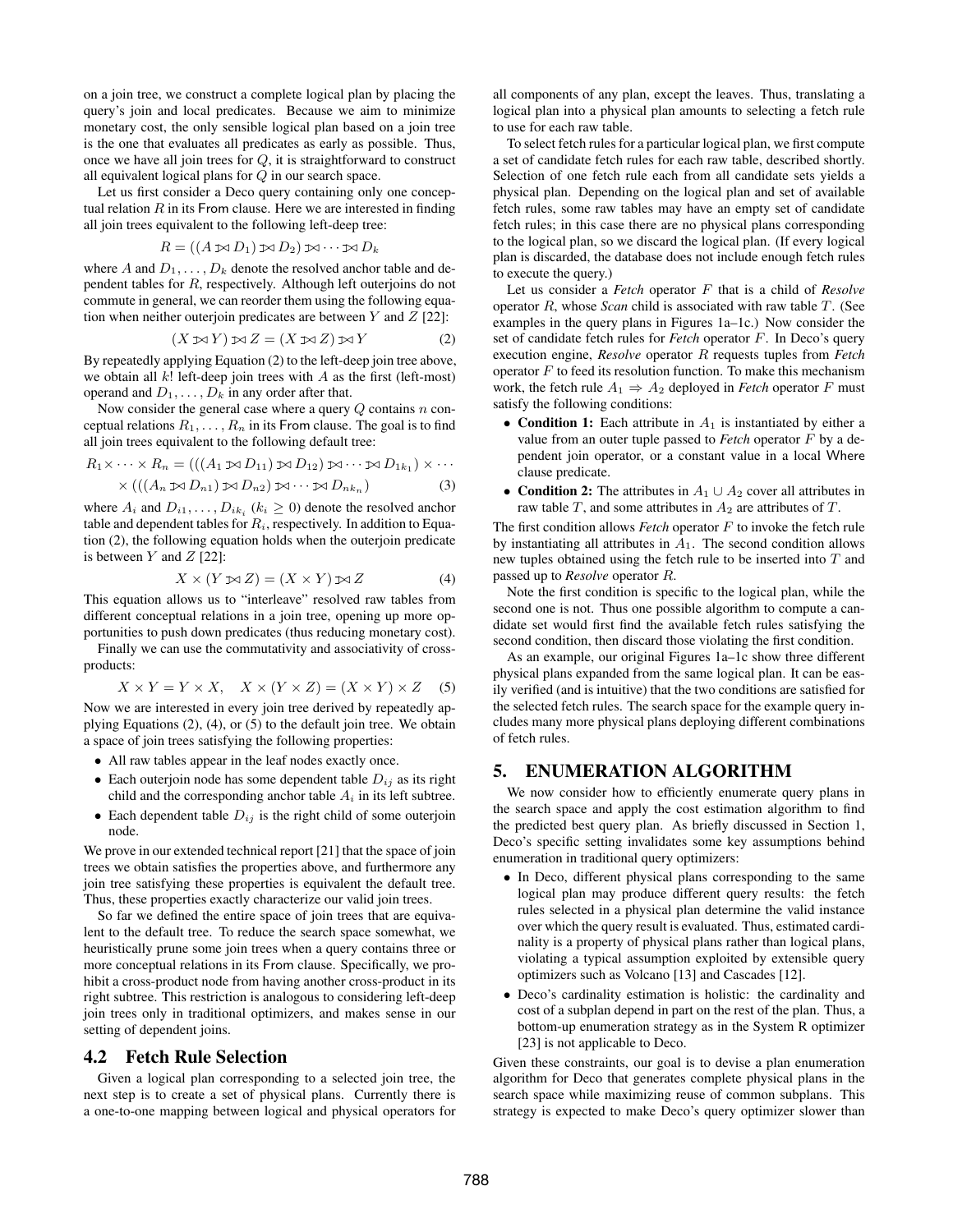| FindBestPlanNaive(ast) |                                                                |
|------------------------|----------------------------------------------------------------|
| 1                      | $bestPlan \leftarrow NULL$                                     |
| $\mathfrak{D}$         | minCost $\leftarrow \infty$                                    |
| 3                      | for each join Tree do                                          |
| $\overline{4}$         | for each fetchRuleSelection do                                 |
| 5                      | $plan \leftarrow BuildPlan(ast, joinTree, fetchRuleSelection)$ |
| 6                      | if $plan.isValid()$ then                                       |
| 7                      | plan. Estimate Card $(0, \varnothing)$                         |
| 8                      | $cost \leftarrow plan.EstimateCost()$                          |
| 9                      | if $cost < minCost$ then                                       |
| 10                     | $bestPlan \leftarrow plan$                                     |
| 11                     | end if                                                         |
| 12                     | end if                                                         |
| 13                     | end for                                                        |
| 14                     | end for                                                        |
| 15                     | return bestPlan                                                |

Figure 3: Naive plan enumeration algorithm

<span id="page-8-2"></span>traditional query optimizers for queries with similar complexity; however, we will see in Section [6](#page-8-0) that the optimization time tends to be insignificant compared to typical query execution time in Deco.

In this section we first describe a naive exhaustive enumeration, then we describe a more efficient version of the same strategy. In Section [6.2](#page-10-0) we compare the performance of the more efficient enumeration against the naive one.

#### <span id="page-8-5"></span>5.1 Naive Enumeration

In its simplest form, Deco's plan enumeration algorithm generates all query plans in the search space and applies the cost estimation algorithm to each plan to find the predicted best plan. The simple FindBestPlanNaive procedure in Figure [3](#page-8-2) illustrates the entire query optimization process at a high level.

To enumerate all possible join trees (line 3), we use a straightforward recursive algorithm based on the properties of join trees from Section [4.1.](#page-6-3) Given a join tree, we build a plan with each possible fetch rule selection satisfying Condition 2 in Section [4.2](#page-7-1) (lines 4– 5). In this step, The BuildPlan procedure places the query's predicates so that they are evaluated as early as possible. Finally, we retain those plans satisfying Condition 1 in Section [4.2](#page-7-1) (line 6), and choose the plan with the least estimated cost (lines 7–11).

#### <span id="page-8-4"></span>5.2 Efficient Enumeration

The FindBestPlanNaive procedure in Figure [3](#page-8-2) handles each alternative plan independently, so it may perform some redundant computation across iterations of the inner loop (lines 5–12). Specifically, the EstimateCard procedure in Section [3.2](#page-4-0) may be called multiple times on the same subplans with the same arguments for target and preds. Since those calls produce the same result (card and cards), we "memo-ize" [\[13\]](#page-11-14): the first call computes and stores the result, and subsequent calls reuse it. (Even if the order of predicates in parameter preds in a subsequent call is different from the original order of predicates used to compute the stored result, we can reuse the result by shuffling cards appropriately; recall the definitions of preds and cards in Section [3.2.](#page-4-0))

It turns out that we can maximize reuse of common subplans by storing only one plan at a time (with its cardinality estimates), if we iterate over the alternative plans in a particular order. This order is determined based on two properties. First, given a left (outer) subplan *S*, all complete plans containing the subplan *S* must appear consecutively in the order, so that we can reuse the subplan *S* and its estimated cardinality. Moreover, we further order those plans containing the subplan *S* by the first raw table *T* joining with *S*

<span id="page-8-3"></span>

Figure 4: Accuracy of cost estimation: no existing data

so that the *Resolve* operator corresponding to *T* can reuse the estimated cardinality of the relevant existing data. Note that these properties apply recursively to different layers of subplans. As a result, we enumerate physical plans by alternately selecting raw tables and their corresponding fetch rules. Note in contrast the naive enumeration first selects a join tree and then selects a fetch rule for each raw table in the tree.

#### <span id="page-8-0"></span>6. EXPERIMENTAL EVALUATION

In this section we present our experimental evaluation of Deco's query optimizer. We first evaluate the accuracy of our cost estimation algorithm in a variety of settings. Then, we evaluate the efficiency of our plan enumeration algorithm.

For all experiments, we used an Intel Core i5 laptop running Mac OS X, but any commodity machine should produce similar results. Currently Deco uses Python 2.7 and PostgreSQL 9.2.

## <span id="page-8-1"></span>6.1 Accuracy of Cost Estimation

To evaluate the accuracy of Deco's cost model, we compare the estimated costs against the actual costs for three different scenarios: no existing data in the raw tables (Experiment 1), existing data with fetch prioritization (Experiment 2), and existing data with little effect of fetch prioritization (Experiment 3).

Experiment 1: No Existing Data In [\[18\]](#page-11-1), we reported the monetary cost and latency of executing the example query in Section [2.2](#page-1-2) using Mechanical Turk, for the following query plans:

- Basic plan (Figure [1a\)](#page-2-0):  $\varnothing \Rightarrow$  country, country  $\Rightarrow$  language, and country  $\Rightarrow$  capital
- Reverse plan (Figure [1b\)](#page-2-0): language  $\Rightarrow$  country, country  $\Rightarrow$  language, and country  $\Rightarrow$  capital
- Hybrid plan (Figure [1c\)](#page-2-0): language  $\Rightarrow$  country, capital and country  $\Rightarrow$  language, capital

The cost of each fetch was set to \$0.05 for all fetch rules. Starting with empty raw tables, the actual costs of the example query were \$12.05, \$2.30, and \$1.35 for the basic, reverse, and hybrid plans, respectively. For details see [\[18\]](#page-11-1).

For cost estimation, we set the selectivity factor of predicate language='Spanish' to 0.1. Also, we set the selectivity factors of resolution functions *dupElim* and *majority-of-3* to 1.0 and 0.4, respectively. Given these settings, Deco's cost estimation algorithm produces estimated costs of \$15.00, \$2.40, and \$1.40 for the basic, reverse, and hybrid plans, respectively. Figure [4](#page-8-3) shows the estimated and actual costs for the three query plans. The different portions of the bars show the costs incurred by the different fetch rules in each setting. Even though our overall estimated costs were reasonably close to the actual costs with a mean percentage error of 11%, estimated costs for individual *Fetch* operators were less accurate. We now explain why.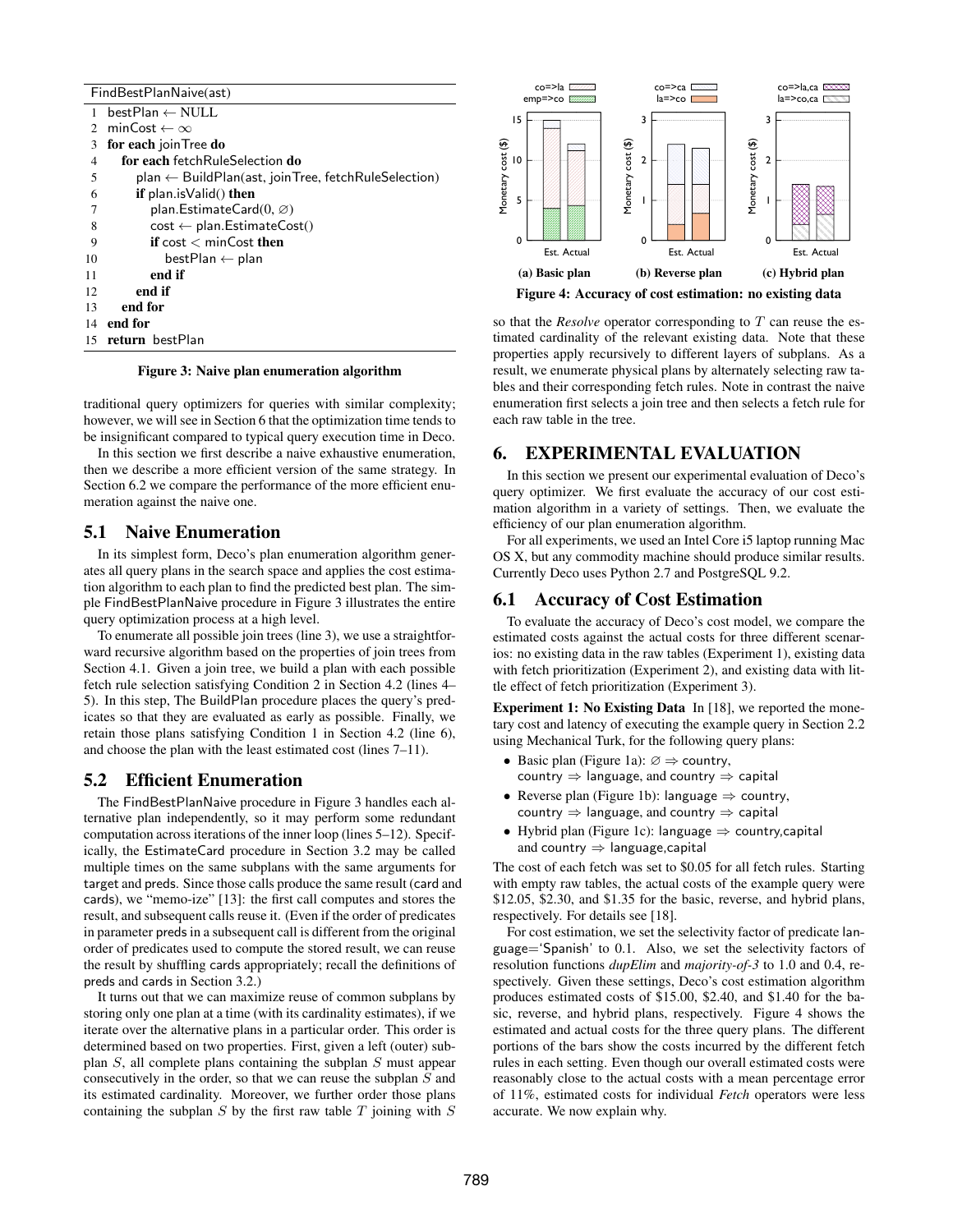<span id="page-9-1"></span><span id="page-9-0"></span>

Figure 6: Accuracy of cost estimation: existing data, fetch prioritization (part 2)

First, our selectivity factor settings were not accurate enough. Using the basic plan, for example, resolution function *majorityof-3* did not need the third input value as often as expected, and we observed an actual selectivity factor of 0.47. Also, we ended up collecting 64 distinct countries with 87 answers, translating to actual selectivity factors of 0.74 and 0.125 for resolution function *dupElim* and predicate language='Spanish', respectively. In general, selectivity factors for the different operators in a particular plan have different impact on the accuracy of estimated cost. As an example, the cost of the reverse plan is most sensitive to the selectivity of *majority-of-3*: a difference of 0.1 in the selectivity translates to about 20% error in the estimated cost. We ran experiments (not reported in detail due to space constraints) to explore how selectivity errors affect estimated cost. In most cases, the selectivity error needs to be quite high before a poorer plan is selected.

Second, our cardinality estimation algorithm makes some simplifying assumptions when handling "reverse" fetch rules (i.e., fetch rules obtaining anchor values given some dependent values). For example, we assume new countries obtained using language  $\Rightarrow$  country satisfy predicate language='Spanish', but in reality workers may return values that do not satisfy this predicate. We could remove this assumption from the *Fetch*.EstimateCard procedure, if we are given a "selectivity factor" for the fetch rule. In addition, a reverse fetch rule inserts new tuples into some dependent tables, thus effectively decreasing the additional number of required values to resolve the dependent attributes. To address this problem, we could adjust the selectivity factors of those resolution functions that have interactions with reverse fetch rules.

Experiment 2: Existing Data, Fetch Prioritization For this experiment and the next one, we used our *crowd simulator*, which enables a large number of experiments without significant latency and dollar cost. (Note that repeating these experiments on a real crowdsourcing platform would either be extremely costly, or would mean far fewer trials.) The simulator responds to fetch requests by selecting values from a predetermined set; we can either set our simulator to always give "correct" answers, or specify a fixed probability for each fetch rule that "incorrect" answers are given. We first built the simulator for the experiments in [\[20\]](#page-11-3), which also give us the actual costs used here.

For cost estimation, recall from Section [3.2](#page-4-0) that our cost model includes a configurable weight  $\alpha$  to emulate the effectiveness of fetch prioritization, with a larger  $\alpha$  indicating better prioritization. For each experiment, we computed the estimated costs using  $\alpha$  values of 0.6, 0.75, and 0.9, to empirically determine a good value for  $\alpha$ . In addition, we assume that statistics about the existing data available in the back-end RDBMS are accurate, so that we can evaluate Deco's cost model in isolation.

Figure [5](#page-9-0) shows the estimated and actual costs of obtaining *X* result tuples for the following simple query. We vary MinTuples *X* on the x-axis.

#### SELECT country, language, capital FROM Country MINTUPLES X

As in [\[20\]](#page-11-3), we seed anchor table CountryA with 100 different country names, and the two dependent tables with 0, 100, and 200 randomly chosen tuples (across both tables) for Figures [5a, 5b,](#page-9-0) and [5c,](#page-9-0) respectively. The query plan uses two fetch rules, country  $\Rightarrow$  language and country  $\Rightarrow$  capital, to produce resolved language and capital values. Overall, our cost estimates are reasonably close to the actual costs: With  $\alpha$ =0.75, we observed mean absolute percentage errors of 6.7%, 12.4%, and 44.4%, for Figures [5a, 5b,](#page-9-0) and [5c,](#page-9-0) respectively. Note the large error for Figure [5c](#page-9-0) is mainly due to the 100% error for the  $X \leq 30$  data points.

Figure [6](#page-9-1) shows the estimated and actual costs of obtaining *X* result tuples for the following join query.

SELECT city, country, population, language FROM Country, City WHERE City.country  $=$  Country.country MINTUPLES  $X$ 

Anchor tables CountryA and CityA are populated from real datasets for Figures [6a](#page-9-1) and [6b,](#page-9-1) and a synthetic dataset for Figure [6c](#page-9-1) to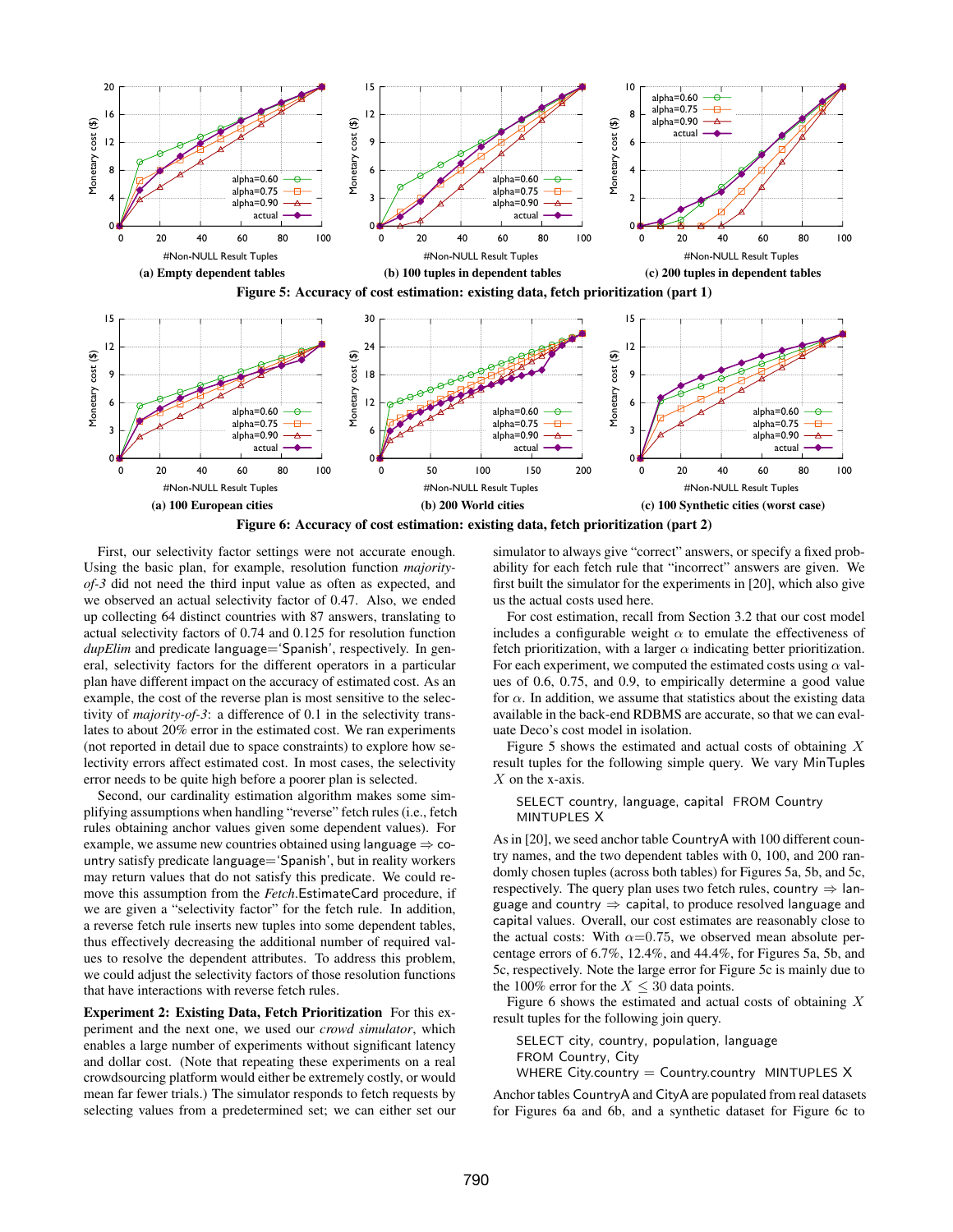<span id="page-10-2"></span><span id="page-10-1"></span>

demonstrate the worst case. All dependent tables are initially empty and populated on-demand using fetch rule country  $\Rightarrow$  language for relation Country and fetch rule city, country  $\Rightarrow$  population for relation City. In Figures [6a](#page-9-1) and [6b,](#page-9-1) our cost estimates are reasonably accurate as in Figure [5:](#page-9-0) With  $\alpha$ =0.75, the mean absolute percentage errors are 4.8% and 11.1% for Figures [6a](#page-9-1) and [6b,](#page-9-1) respectively. In Figure [6c,](#page-9-1) we deliberately generated a synthetic dataset to make fetch prioritization work as poorly as possible. (Details were given in [\[20\]](#page-11-3).) Hence, the estimated costs (even with  $\alpha$  of 0.6) are smaller than the actual costs for the entire range of *X*. This result is consistent with the definition of  $\alpha$  in Section [3.2:](#page-4-0) a smaller  $\alpha$  means less effective prioritization.

Based on our experiments, we believe by setting  $\alpha$ =0.75 as a rule of thumb, our cost model will produce acceptable estimates for many cases. Note that the best value for  $\alpha$  depends on the heuristic approach for fetch prioritization; we would need to use a larger  $\alpha$ for some more sophisticated heuristics described in [\[20\]](#page-11-3).

Experiment 3: Existing Data, No Fetch Prioritization Now we consider a similar scenario but without fetch prioritization. Figure [7](#page-10-1) shows the estimated and actual costs of obtaining *X* result tuples for the example query from Section [2.2.](#page-1-2) Again, we vary MinTuples *X* on the x-axis.

SELECT country, capital FROM Country WHERE language='Spanish' MINTUPLES X

We start the query with three different initial states of the raw tables, resulting in the three graphs in Figure [7.](#page-10-1) For each initial state, we measured the actual costs of executing the reverse plan (Figure [1b\)](#page-2-0) and the hybrid plan (Figure [1c\)](#page-2-0), with the crowd simulator set to correspond to the selectivities observed using Mechanical Turk in Experiment 1. (Note the simulator flips a coin to produce data, and we report the average of ten trials.) For cost estimation, we use the same selectivity setting as in Experiment 1. Overall, our estimated costs were reasonably accurate across all three initial states and both plans, with a mean absolute percentage error of 18.6%.

This result is comparable to Experiment 1 (no existing data) and implies that our cost model is able to distinguish between existing data versus new data.

Figure [8](#page-10-2) shows the estimated and actual costs of obtaining *X* result tuples for the following query.

SELECT capital, population, language FROM Country, City WHERE City.country  $=$  Country.country AND  $City.city = Country.capital$ MINTUPLES X

Again we start the query with three different initial states of the raw tables, resulting in the three graphs in Figure [8.](#page-10-2) For each initial state, we execute the following query plans:

- Plan 1: Join tree (((CountryA  $\bowtie$  CountryD2)  $\bowtie$  CityA)  $\times$ CountryD1)  $\bowtie$  CityD1, with "basic" fetch rules
- Plan 2: Join tree (((CityA  $\times$  CountryA)  $\bowtie$  CountryD2)  $\bowtie$ CountryD1)  $\bowtie$  CityD1, with "basic" fetch rules

Note despite the simplicity of the original query, these plans are 5-way joins over the raw tables. For Plan 2, we set the crowd simulator to produce capital cities with a probability of 0.3 (for fetch rule  $\varnothing \Rightarrow$  city, country), and also used the corresponding selectivity setting for cost estimation. In Figures [8a](#page-10-2) and [8b,](#page-10-2) our cost estimates are reasonably close to the actual costs with a mean absolute percentage error of 20.3%. Figure [8c](#page-10-2) illustrates a case where our cost model often fails to predict the better plan: We populated relation City only with capital cities, resulting in large discrepancy between the actual selectivity of join predicate City.city=Country.capital and the provided selectivity setting.

# <span id="page-10-0"></span>6.2 Efficiency of Plan Enumeration

To evaluate the efficiency of plan enumeration, we compare the efficient enumeration from Section [5.2](#page-8-4) against the naive enumeration from Section [5.1,](#page-8-5) in terms of the overall optimization time, i.e., time taken to find the predicted best plan given a parsed query.